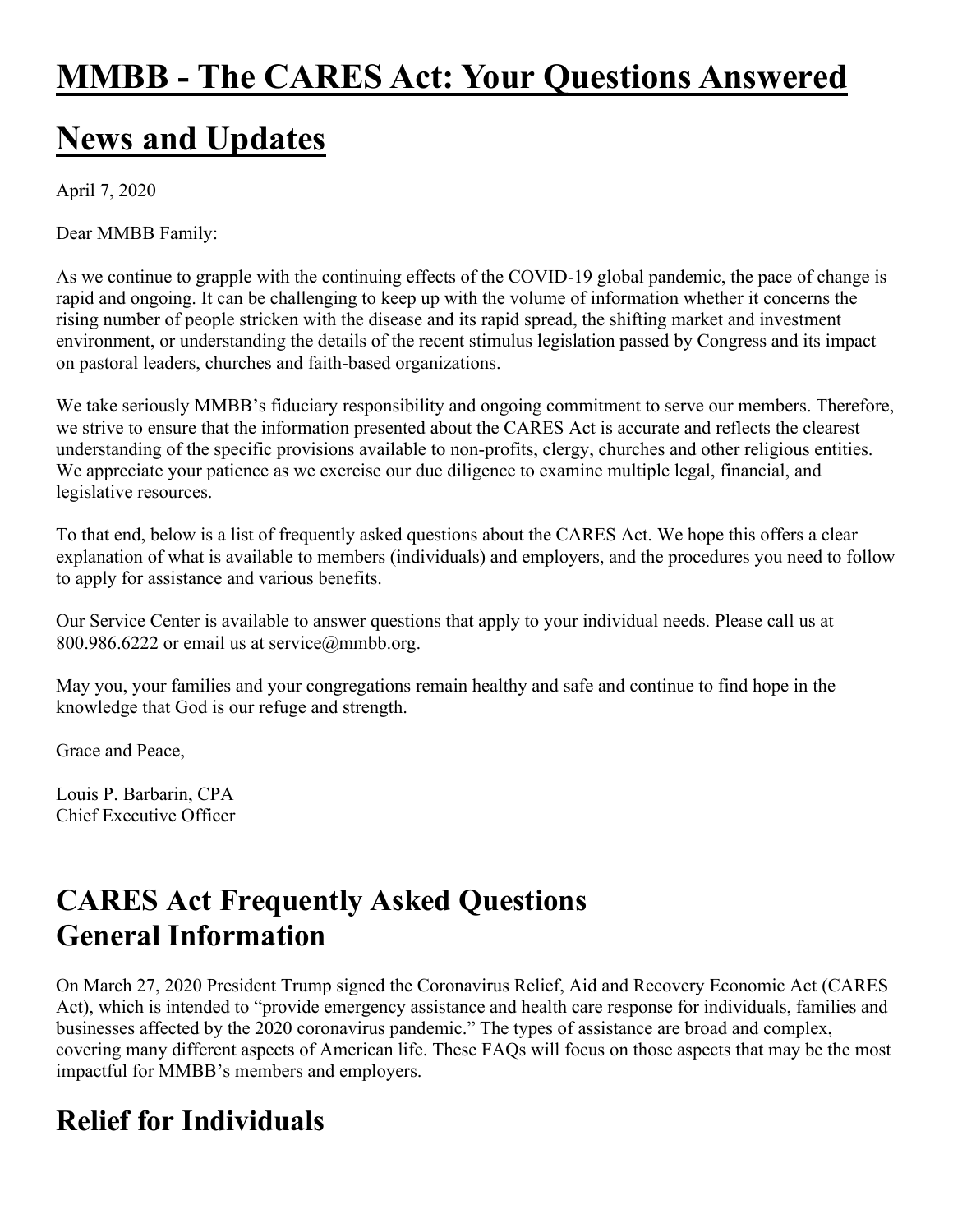### *Recovery Rebate*

The Recovery Rebate is an advance on a 2020 tax credit to be distributed to eligible taxpayers in 2020.

#### **Who is eligible?**

All U.S. residents who are not dependents of another taxpayer and who have a work eligible social security number may be eligible to receive a recovery rebate depending on their 2019 tax return.

#### What if I did not file a 2019 tax return?

The most reliable way to obtain the rebate is to file a 2019 tax return. However, if you did not file a 2019 tax return, the IRS will use your 2018 tax return. The IRS has been instructed to conduct a public awareness campaign and include instructions to claim the rebate for those who did not file a tax return in 2019 or 2018. Seniors with low incomes may be able to receive rebates based on their forms SSA-1099 Social Security Benefit Statement, or RRB-1099 for railroad employees.

#### **What is the amount of the rebate?**

\$1,200 cash payment for individuals and \$2,400 for joint filers with incomes under the phase out threshold.

Is there other income available? An additional \$500 is available for each qualified child.

#### **What is the income threshold?**

\$75,000 adjusted gross income for eligible individuals, \$112,500 for head of household filers and \$150,000 for joint filers.

#### **What if my income exceeds the income threshold?**

The amount of the rebate is reduced by \$5 for every \$100 earned over the income threshold (\$75,000 adjusted gross income for eligible individuals, \$112,500 for head of household filers and \$150,000 for joint filers ) with no rebate to those who receive over \$99,000 individual, \$146,500 head of household filers with one child and \$198,000 for joint filers with no children.

Eligible taxpayer's whose income is in the income range will still receive a partial rebate. If a taxpayer's income in 2020 is lower than in 2019 they may qualify for a tax credit when filing their 2020 tax return adjusted by any rebate already received.

#### **I am retired, can I still receive a rebate?**

Yes, if you meet the other requirements and your income is within the phase out threshold, you will receive a recovery rebate payment.

#### **Unemployment Benefits**

I am no longer employed, but do not qualify for unemployment.

The CARES Unemployment Act temporarily expanded benefits to include many individuals not traditionally eligible for unemployment benefits such as those who are self-employed, independent contractors, those with limited work history and others. This expansion continues through December 31, 2020.

Was there any change in the amount of unemployment benefits?

The CARES Act provides \$600 per week of unemployment benefits in addition to state unemployment benefits for up to 4 months through July 31, 2020.

#### **How long can I collect unemployment benefits?**

The CARES Act provides an additional 13 weeks of federally funded unemployment benefits beyond the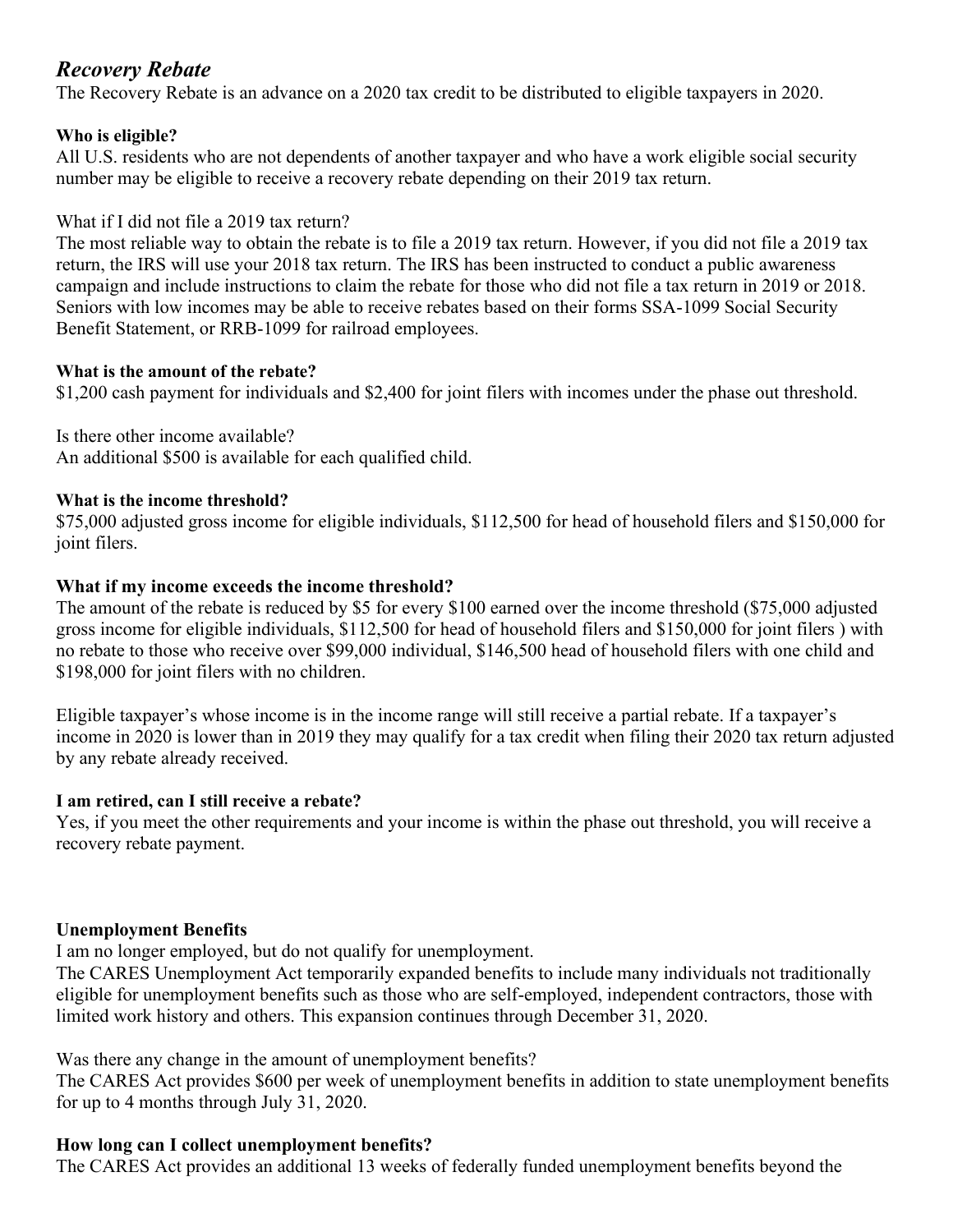standard 26 weeks through December 31, 2020, if state benefits are no longer available. The amount of the benefit will be the same as the state provided benefit.

#### **Student Loan Relief**

#### **What can I do about my student loan debt?**

Payments on federal student loan principal and interest can be deferred without penalty through September 30, 2020. Notices will be sent to borrowers about this deferral. Borrowers have the option to continue payments if they wish.

Are there any other provisions related to student loans?

Employers are permitted to contribute up to \$5,250 annually toward an employee's student loans from March 27, 2020 through December 31, 2020. This payment can be made to the employee or directly to the lender and does not count as taxable income for the employee.

#### **Retirement Plans**

Please note: MMBB will provide more information as it becomes available.

#### *Can I take funds from my retirement plan?*

A special Coronavirus Related Distribution (CRD) category has been created for certain qualified retirement plans including 403(b) plans.

#### *Can I take a CRD distribution if I am under 59 ½?*

Yes, eligible CRD distributions will not be subject to the 10% early withdrawal penalty.

#### *Are CRD distributions taxable income?*

Yes, but they are not subject to the immediate 20% tax withholding. Instead taxation can be spread over three years. The distributions can also be recontributed to the retirement plan within 3 years without regard to that year's contribution limit.

#### *Who can take a CRD distribution?*

A CRD distribution from an eligible retirement plan is made to an individual who:

(1) is diagnosed with COVID-19,

(2) whose spouse or dependent is diagnosed with COVID-19, or

(3) who experiences adverse financial consequences as a result of:

• being quarantined, furloughed, laid off, having work hours reduced,

• being unable to work due to lack of childcare due to COVID-19,

• closing or reducing hours of a business owned or operated by the individual due to COVID-19 or other factors as determined by the Treasury Secretary.

#### **How have the retirement plan loan rules changed?**

The limit on loans from 401(a), 403(b) and governmental 457(b) plans has been raised from \$50,000 to \$100,000 for loans made between March 27, 2020 and September 30, 2020.

MMBB suggests that members call the Service Center at 1-800-986-6222 to discuss their specific loan situation.

I have received, or was due to receive a required minimum distribution (RMD), am I still required to take my RMD payment?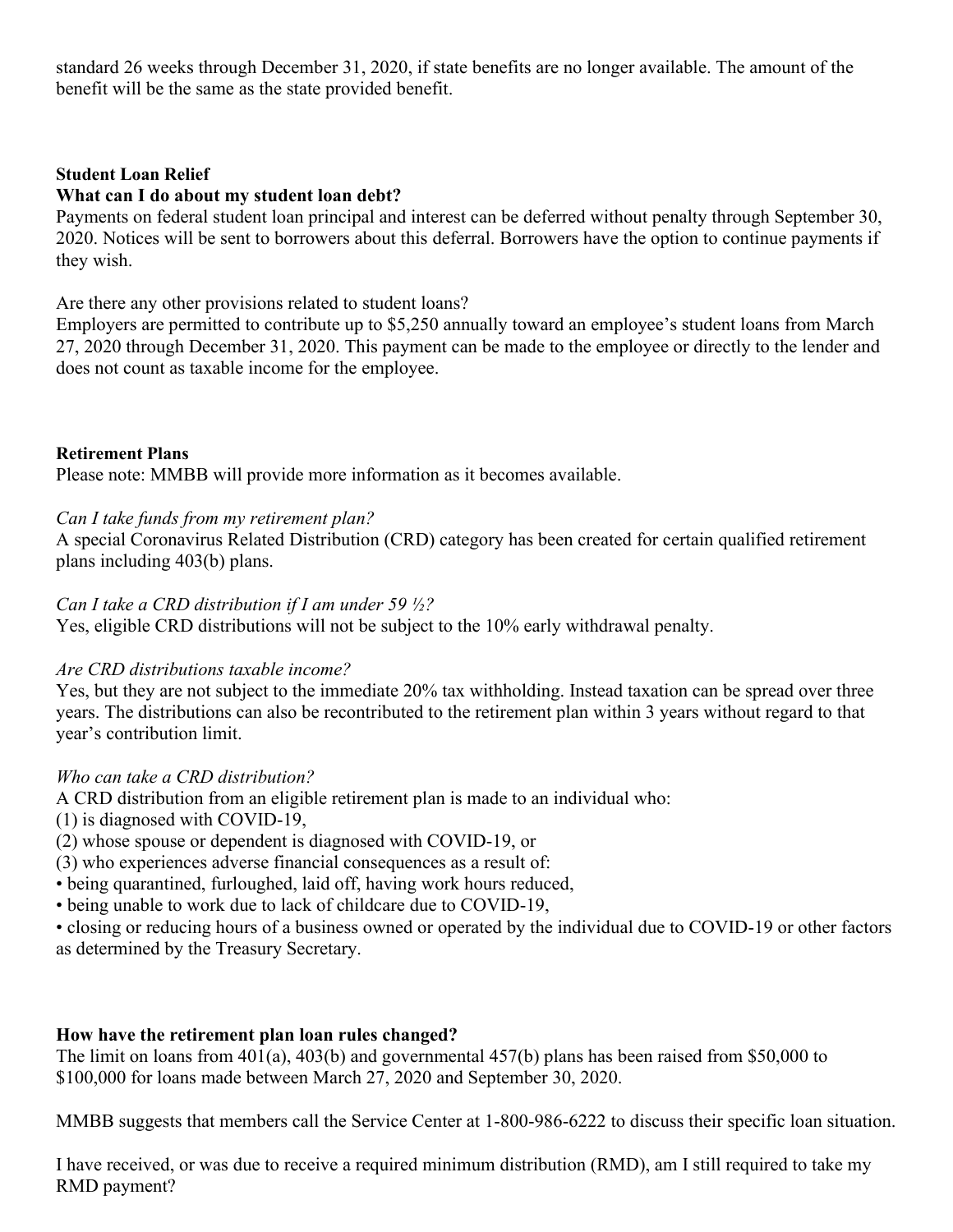No. Required minimum distributions have been waived for 2020. If you have already received your 2020 RMD, you may return it to the retirement plan in 2020.

## **Relief for Employers**

#### *What provisions of the CARES Act applies to churches and church-related employers?*

The CARES Act provides several forms of relief that churches and church-related organizations may be able to utilize. These include the Paycheck Protection Program Loan, Emergency Economic Injury Disaster Loan, a limited payroll tax credit, and the delay of payment of payroll taxes for a limited period of time.

#### *What is a Paycheck Protection Program (PPP) Loan?*

This is a loan through the Small Business Administration (SBA) available to most businesses with fewer than 500 employees. 501©(3) nonprofit organizations, including churches, may qualify for this loan. A portion of the loan may be eligible for forgiveness.

#### *What is the PPP loan for?*

The loan can be used to financing working capital, refinancing existing debt, and/or for financing the purchase of furniture, fixtures, machinery, equipment, land/buildings or a business.

#### *How much is the PPP loan?*

The lesser of \$10 million or 2.5 times the employer's average total monthly payments for payroll costs over the previous one-year period.

*What is the term of the PPP loan?*

10 years for any portion not forgiven.

#### *How much is eligible for forgiveness?*

With some limitation, the portions of the loan that are used for: (1) payroll costs, (2) mortgage interest, (3) rent payments, or (4) utility payments.

#### *What are the limitations on PPP loan forgiveness?*

The amount of loan forgiveness will be reduced by a formula that takes into account any reduction in the number of employees between February 15, 2020 and April 26, 2020 and by a dollar-for-dollar reduction for any salary reduction during the same period beyond 25 percent of employees earning less than \$100,000. However, this may be adjusted further for rehires and salary restoration.

#### *When are PPP loans available?*

They are available between April 3, 2020 and June 30, 2020, however, there are limited funds available, so it is best to apply as early as possible.

#### *Are there fees for applying?*

According to the U.S. Treasury Department, lenders and their agents are not permitted to charge borrower's fees for applications.

#### *What is an Emergency Economic Injury Disaster Loan (EIDL)?*

These are loans offered to small businesses to cover costs for businesses affected by disasters. The CARES Act relaxed certain requirements, particularly the requirement that a business exhaust other funding options before obtaining an EIDL. In addition, the EIDL provides an immediate \$10,000 advance grant to borrowers while they await the processing of the application. This advance does not have to be repaid even if the application is denied.